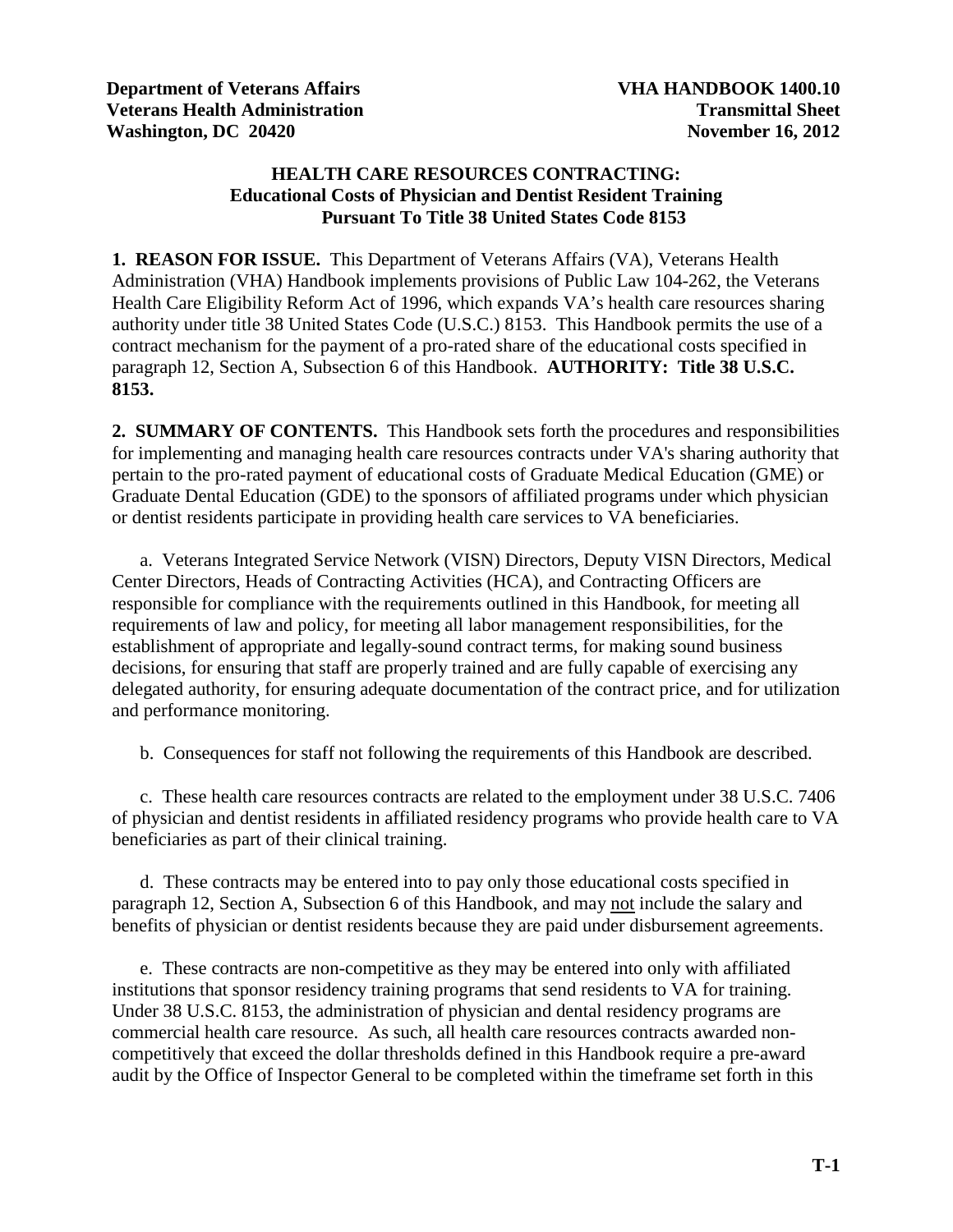Handbook. When unusual and compelling urgency requires immediate contract award and performance, an audit must be performed post-award.

**3. RELATED PUBLICATIONS.** VHA Handbook 1660.03, Conflict of Interest Aspects of Contracting for Scarce Medical Specialist Services, Enhanced Use Leases, Health Care Resource Sharing, Fee Basis and Intergovernmental Personnel Act Agreements (IPAS) and VHA Handbook 1400.05, Disbursement Agreements Procedures. VA Handbook 5007/29, Part II, Appendix E, Compensation of Noncareer Residents Serving Under 38 U.S.C. 7406 and VA Directive 1663, Health Care Resources Contracting Under 38 U.S.C. 8153.

**4. RESPONSIBLE OFFICE.** The Office of Academic Affiliations (10A2D) and the Veterans Heath Administration Chief, Procurement and Logistics Officer (10NA2), Office of the Under Secretary for Health are responsible for the contents of this Handbook. Questions may be addressed at 202-461-9490.

**5. RECISSIONS.** None.

**6. RECERTIFICATION.** This VHA Handbook is scheduled for recertification on or before the last working day of November 2017.

> Robert A. Petzel, M.D. Under Secretary for Health

DISTRIBUTION: E-mailed to the VHA Publications Distribution List 11/16/2012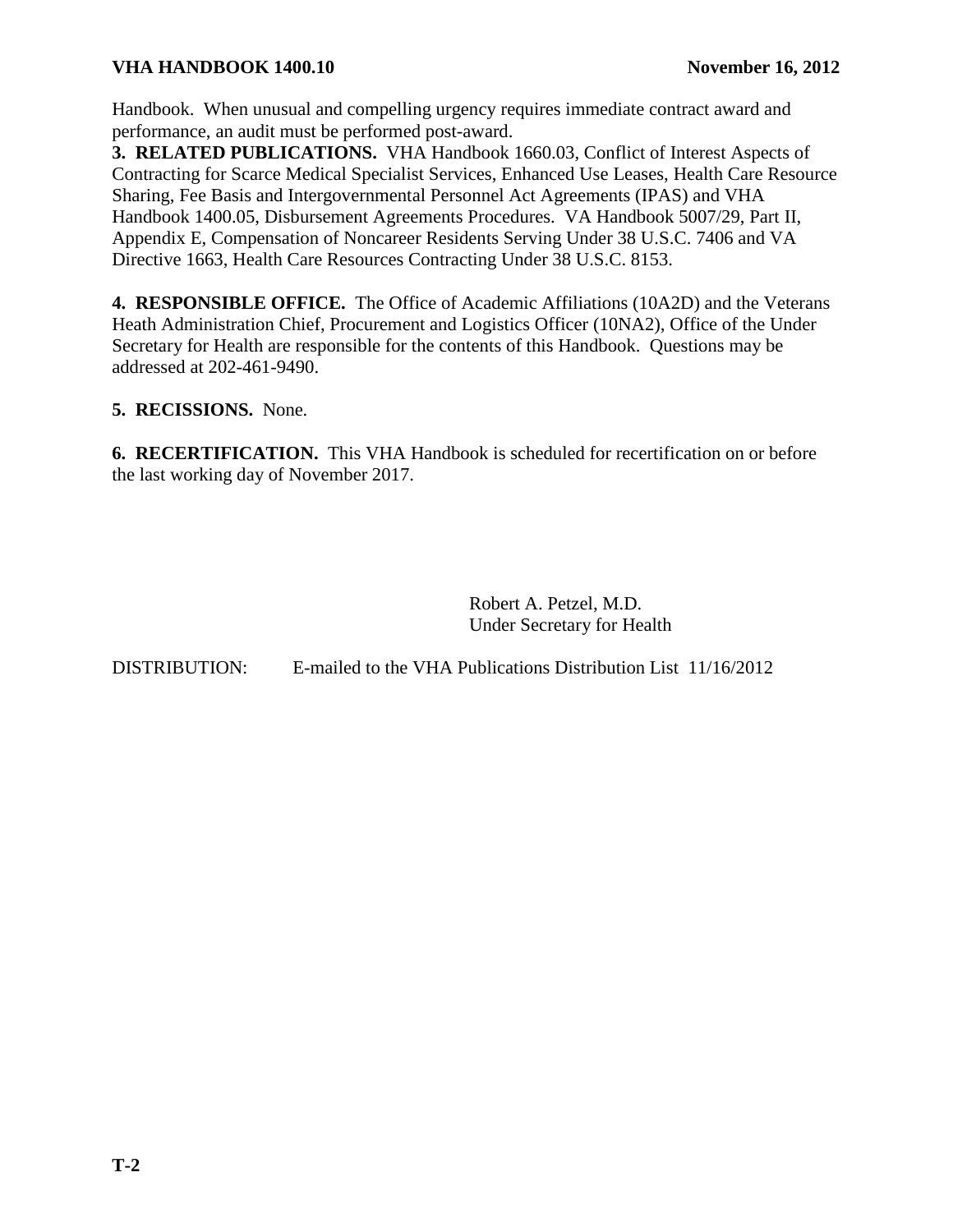## **HEALTH CARE RESOURCES CONTRACTING: Educational Costs of Physician and Dentist Resident Training Pursuant To Title 38 United States Code 8153**

## **CONTENTS**

| <b>PARAGRAPH</b><br><b>PAGE</b>                                                     |
|-------------------------------------------------------------------------------------|
|                                                                                     |
|                                                                                     |
|                                                                                     |
|                                                                                     |
|                                                                                     |
|                                                                                     |
|                                                                                     |
|                                                                                     |
| 9. Responsibilities of the VHA Procurement and Logistics Office, Medical Sharing or |
|                                                                                     |
|                                                                                     |
|                                                                                     |
|                                                                                     |
|                                                                                     |
| <b>APPENDICES</b>                                                                   |
|                                                                                     |
| B. Section B – Continuation of Standard Form 1449 Blocks – Schedule of Prices       |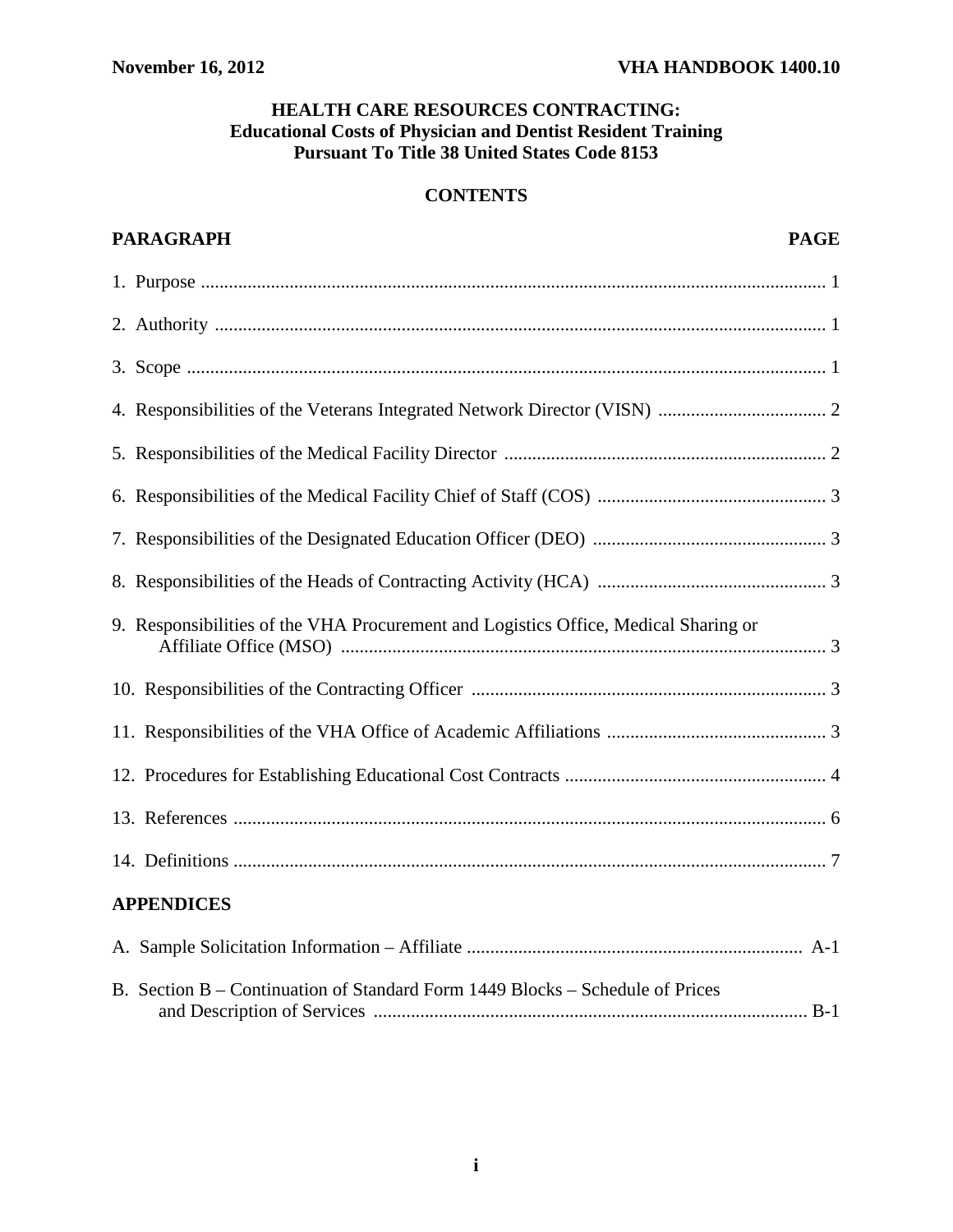# **CONTENTS (continued)**

# **APPENDICES**

| D. Economic Price Adjustment (EPA) Clause for Graduate Medical |  |
|----------------------------------------------------------------|--|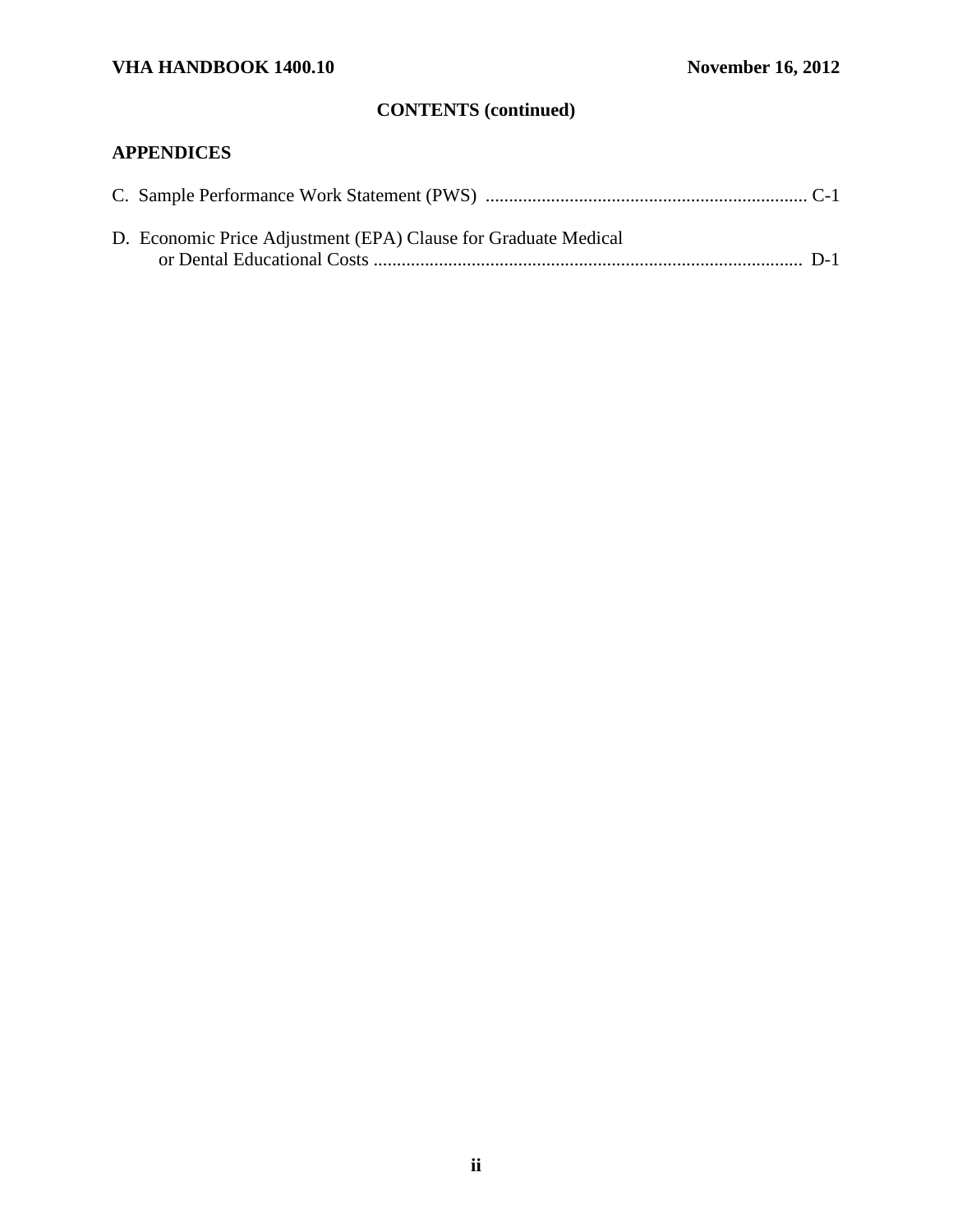## **HEALTH CARE RESOURCES CONTRACTING: Educational Costs of Physician and Dentist Resident Training Pursuant To Title 38 United States Code 8153**

### <span id="page-4-0"></span>**1. PURPOSE**

This Department of Veterans Affairs (VA), Veterans Health Administration (VHA) Handbook further implements provisions of Public Law (Pub. L.) 104-262, The Veterans Health Care Eligibility Reform Act of 1996, which significantly expanded VA's health care resources sharing authority in title 38 United States Code (U.S.C.) 8153. This Handbook details the procedures to use a contract mechanism for the selective, pro-rated payment of educational costs of physician and dentist resident training to the sponsors of affiliated programs under which physician or dentist residents participate in providing health care services to VA beneficiaries. **AUTHORITY: Title 38 U.S.C. 8153.**

### **2. AUTHORITY**

 The authority for the conduct of residency and student training programs is contained in 38 U.S.C. 7302. The legal authority for disbursement agreements is contained under 38 U.S.C. 7406(c). The Veterans Health Care Expansion Act of 1973, Pub. L. 93-82, that passed on August 2, 1973, authorizes VA to enter into disbursement agreements with one or more hospitals, medical schools, or medical installations having hospital facilities for the central administration of resident salaries and benefits. The law specifies that VA may only pay an affiliate to cover the cost for the period that a resident serves in a VA facility. As a matter of policy, VA does not pay an affiliate's general administrative costs through a disbursement agreement, (see VHA Handbook 1400.05 for disbursement agreement procedures). However, pursuant to 38 U.S.C. 8153, VA may enter into contracts for health care resources, including health care support and administrative resources, related to provision of health care services to VA beneficiaries.

#### **3. SCOPE**

a. The medical facility Director determines when it is appropriate to pay from local medical care funds for a pro-rated portion of the educational costs associated with maintaining Graduate Medical Education (GME) or Graduate Dental Education (GDE) programs. It is the mission of VHA to participate in the education of health care professionals, who in turn, provide care to VA beneficiaries. Physician residents, in particular, make up nearly 40 percent of VA's physician workforce and play a major role in providing care to Veterans. VHA policy requires that, with few exceptions (e.g., Chief Residents and Advanced Fellows), all such residents be enrolled in accredited training programs, which must maintain the highest standards of excellence. Approximately 99 percent of VHA's physician and about 70 percent of dental residency training programs are sponsored by an affiliated institution. This Handbook sets forth the procedures that authorize the use of a contract mechanism, pursuant to 38 U.S.C. 8153, for the payment of prorated educational costs of the affiliated institutions sponsoring the residency programs which provide physician or dentist residents. The statutory definition of health care resources under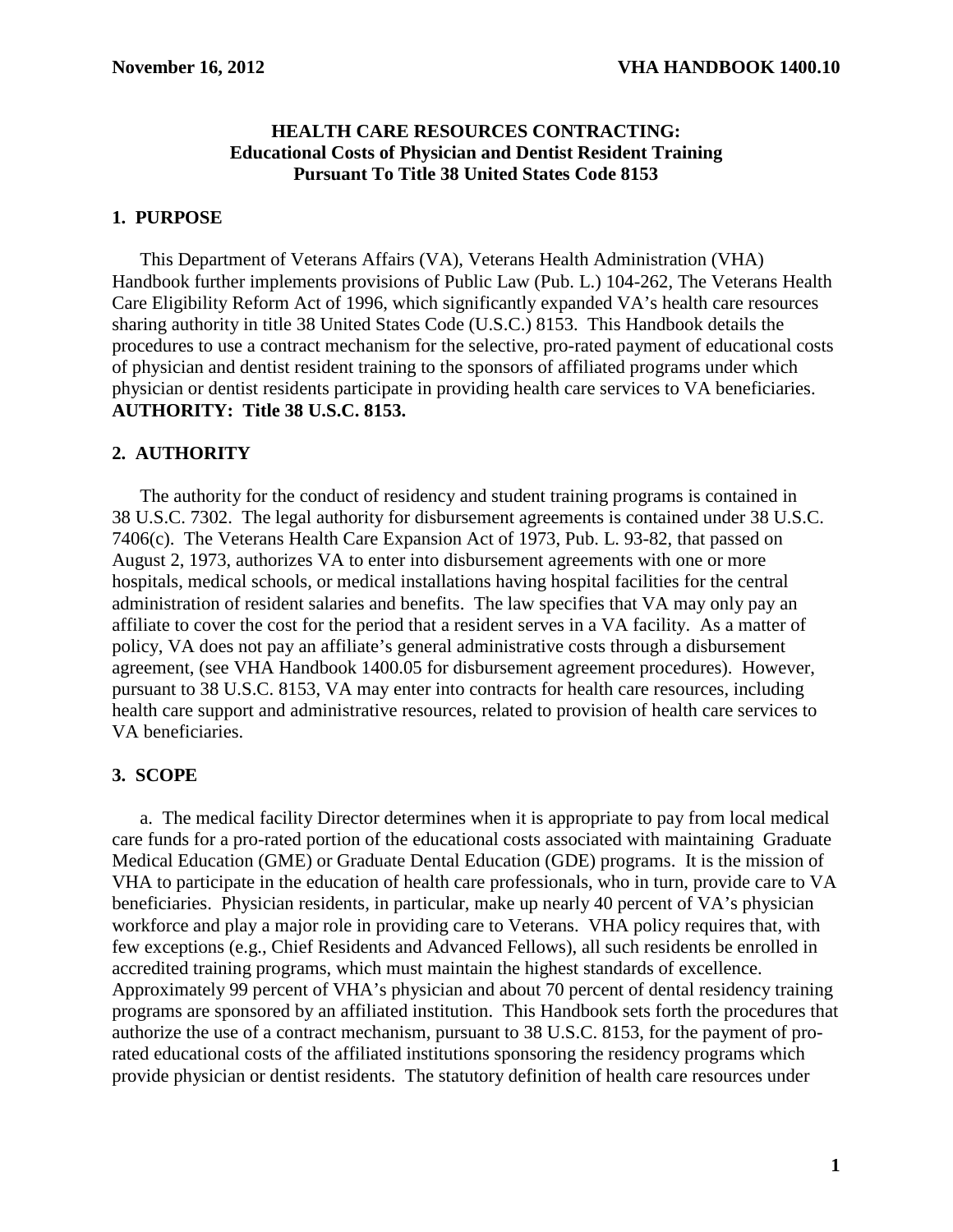<span id="page-5-0"></span>38 U.S.C. 8152 includes health care support resources and administrative resources and would include the operation of a residency program. Moreover, 38 U.S.C. 8153(a)(3)(A) provides that VA may contract with affiliates for health care resources consisting of commercial services without regard to laws associated with competitive acquisitions.

 b. VHA policy on the payment of resident physician and dentist salaries and benefits through disbursement agreements is set forth in VHA Handbook 1400.05, Disbursement Agreements Procedures. Under disbursement agreements, VA medical centers pay these salaries and benefits using funds that are received from the centralized, trainee-specific funding administered by the Office of Academic Affiliations (OAA). OAA disburses these funds based upon an allocation process that determines the annual number of positions each VA teaching facility is awarded. VA medical centers may only use funds received from OAA to pay resident stipends and benefits. Under VHA Handbook 1400.05, administrative costs are not payable using these funds. The administrative costs referred to in VHA Handbook 1400.05 are essentially the same costs described as educational costs in this Handbook.

 c. The purpose of contracting to pay pro-rated educational costs is to ensure the compliance with VHA policy that mandates that all programs meet appropriate accreditation requirements and to allow local VHA facilities to bear their proportional share of the costs of operating residency training programs. Participation in the education of health care professionals is not only a major mission of VHA, but also allows expansion of the VHA physician workforce in VHA facilities with academic institutions to enable Veterans to receive the highest possible quality of care.

 d. "Pro-rated" educational costs need to be established in the contract with the affiliate and may include some or all of those costs of GME set forth in subparagraph 12a(6), in proportion to the number of residents that actually rotate to a VA facility on a program by program basis. *NOTE: In practice, VA's share of pro-rated costs is determined by the number of filled VA resident positions divided by the total number of filled resident positions in a program or in the total of all affiliated programs.* 

## **4. RESPONSIBILITIES OF THE VETERANS INTEGRATED SERVICE NETWORK (VISN) DIRECTOR**

The VISN Director or designee approves or disapproves requests for sole source contracts with an Affiliate and is ultimately responsible for full compliance of all pertinent parties in their Network with this Handbook.

## **5. RESPONSIBILITIES OF THE MEDICAL FACILITY DIRECTOR**

The Director determines whether it is appropriate to contract for the payment of selected, pro-rated educational costs to an affiliated sponsoring institution related to the accreditation and operation of GME or GDE programs. A request for a sole source contract with the Affiliate will be approved by the Director. *NOTE: Medical Facility Directors are encouraged to use a portion of the Veterans Equitable Resource Allocation (VERA) education funds to support these contracts for payment of selected educational costs.*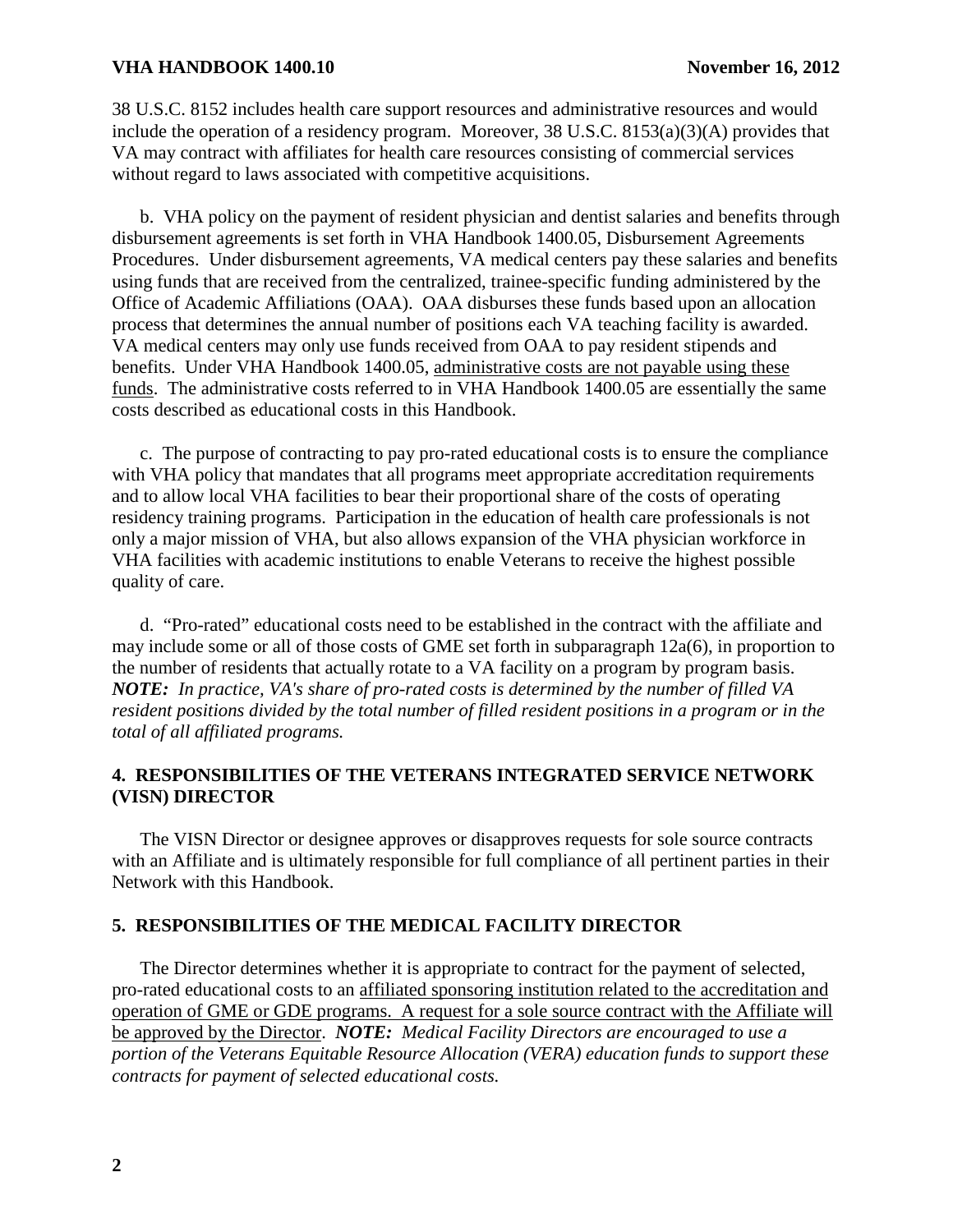## <span id="page-6-0"></span>**6. RESPONSIBILITIES OF THE MEDICAL FACILITY CHIEF OF STAFF (COS)**

The medical facility COS makes recommendations to the medical facility Director regarding determination of physician resident educational costs as fair and reasonable (determined by comparison with national and historical costs for the same or similar services). *NOTE: These responsibilities must be assigned to another appropriate clinician if the COS has a conflict of interest as defined in VHA Handbook 1660.03.* 

## **7. RESPONSIBILITIES OF THE DESIGNATED EDUCATION OFFICER (DEO)**

The DEO assists the COS and verifies the educational cost estimates provided by the affiliated sponsoring institution. *NOTE: These responsibilities must be assigned to another appropriate clinician if the DEO has a conflict of interest as defined in VHA Handbook 1660.03.* 

## **8. RESPONSIBILITIES OF THE HEADS OF CONTRACTING ACTIVITY (HCA)**

HCA are responsible for implementation and oversight of all contracting requirements contained in this Handbook.

## **9. RESPONSIBILITIES OF THE VHA PROCUREMENT AND LOGISTICS OFFICE, MEDICAL SHARING OR AFFILIATE OFFICE (MSO)**

The VHA Procurement and Logistics Office (10NA2), MSO is responsible for:

- a. The review of all solicitations and pre-award approvals.
- b. Coordinating required reviews with Regional Counsel and OAA.

## **10. RESPONSIBILITIES OF THE CONTRACTING OFFICER**

The Contracting Officer is responsible for:

- a. Assisting in acquisition planning,
- b. Reviewing the Statement of Work,
- c. Coordinating all required technical and legal reviews for medical sharing agreements, and
- d. Ultimately determining whether proposed pricing is fair and reasonable.

## **11. RESPONSIBILITIES OF THE VHA OFFICE OF ACADEMIC AFFILIATIONS**

The Office of Academic Affiliations (10A2D) is responsible for:

a. Participating in reviews of health care contracts as referred by (10NA2), MSO,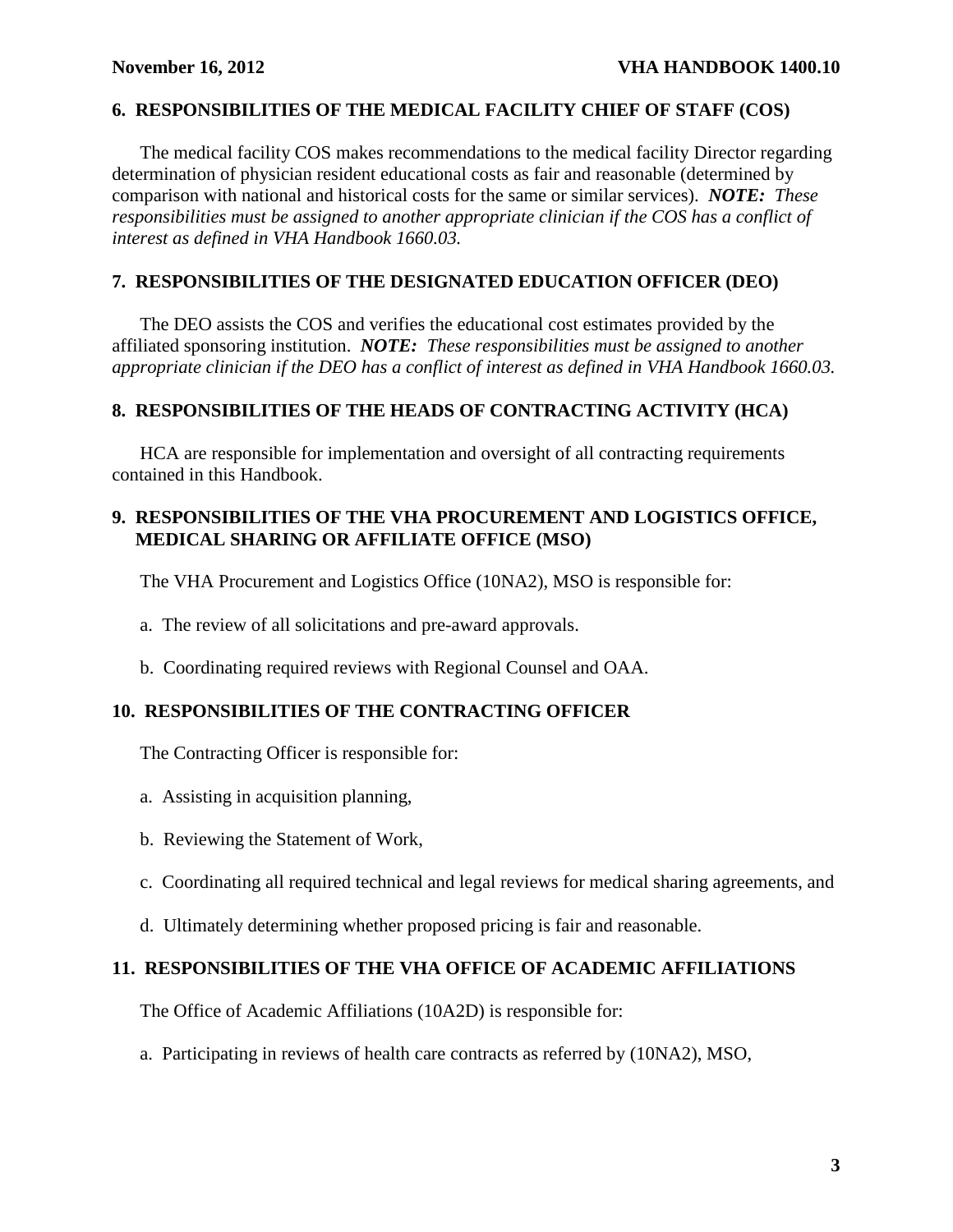<span id="page-7-0"></span>b. Assisting in the annual review of health care contracts in order to provide insight concerning the reasonableness of the funding requested and cross-facility comparisons, and

c. Serving in an advisory capacity to field facilities that seek advice on the appropriateness of educational costs for inclusion in these contracts.

## **12. PROCEDURES FOR ESTABLISHING EDUCATIONAL COST CONTRACTS**

a. **Contracting for Pro-rated Payment of Selected Educational Costs related to Physician or Dentist Resident Training.** Only specific information regarding the special requirements of this Handbook is included in subsequent sections. General information applicable to these agreements can be found in the following references: VHA Handbook 1400.05, Disbursement Agreement Procedures, which covers VHA policy regarding allowable reimbursement for physician and dentist resident stipend and fringe benefits; VA Handbook 5007/29, Part II, Appendix E, Compensation of Noncareer Residents Serving Under 38 U.S.C. 7406; and VA Directive 1663, Health Care Resources Contracting Under 38 U.S.C. 8153.

(1) **Enabling Agreements.** Prior to initiating a health care resources contract, the facility must have valid affiliation and disbursement agreements in place. In accordance with VHA Handbook 1400.05, both of these agreements must be approved and signed by the Chief Academic Affiliations Officer. In addition, each covered program must also have a program letter of agreement (PLA), which does not require OAA approval, but must be on file with the DEO and available for review if requested. Of these agreements, only the disbursement agreement may deal with financial considerations pertinent to program and affiliation relationships. In the case of a community-based outpatient clinic (CBOC), all agreements must be with the parent VA facility.

(2) **Established Contracts.** The contracts established pursuant to this Handbook are related to the acquisition of the services of physician and dentist residents in affiliated residency programs who provide health care to VA beneficiaries as part of their clinical training. These contracts pertain to certain administrative and educational costs only, and do not include the salary and benefits of physician or dentist residents.

(3) **Appropriate Entity for a Contract.** The entity with which a local VA facility may enter into a GME or GDE educational cost contract must be the sponsoring institution or its disbursing agent. The sponsoring institution must be listed as such on the affiliation agreement. Program-by-program or clinical department-by-department contracts are not allowable under this policy.

(4) **Sole-source Awards.** Sole-source awards with affiliates are the only option whenever a contract mechanism is considered for the payment of pro-rated, educational costs as such payments are in support of the operational costs of the GME or GDE programs which provide physician or dentist residents to VA for clinical training.

 (5) **Rate of Reimbursement.** The rate of reimbursement for a negotiated health care resources contract for the educational costs of GME or GDE must be pro-rated based upon the total number of VA filled positions divided by the total number of resident positions in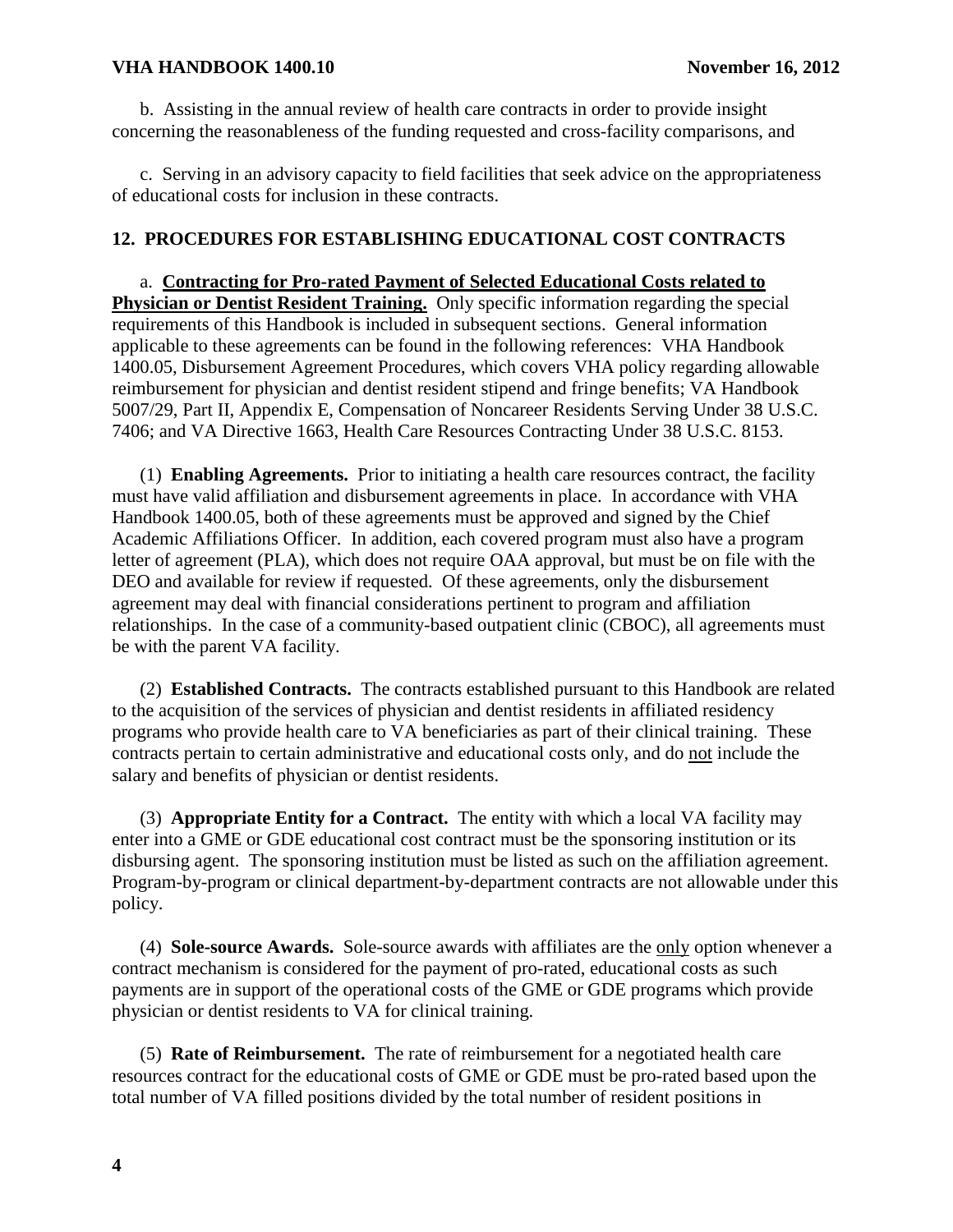comparable GME or GDE programs at the affiliate. *NOTE: Programs that do not rotate residents to VA (e.g., pediatrics) do not need to have their positions included in the denominator.* 

(6) **Types of Expenses Allowed in Educational Cost Contracts.** The following categories of educational costs may be included in contracts with an affiliated sponsoring institution. *NOTE: These examples are provided for guidance only; each facility needs to decide on a caseby-case basis, which cost category to include. Cost categories not listed must be approved in advance by OAA.*

(a) Accreditation fees, including per program annual assessments and per resident fees for use of online procedure logs. Allowable accrediting bodies include: Accreditation Council for Graduate Medical Education (ACGME), American Osteopathic Association (AOA), and Commission on Dental Accreditation (CODA).

(b) National Resident Match Program (NRMP or "Match") participation fees.

(c) In-service examination fees.

(d) Residency program management software fees (e.g., "New Innovations" or "E\*Value™") – provided VA-based professional staff have access to the resident and programspecific data in these applications on a "need to know" basis.

(e) Required training, such as Advanced Cardiac Life Support (ACLS) and recertification.

(f) User fees for simulation centers, provided an equivalent simulation experience is not available on-site at the local VA facility.

(g) Mobile communication devices (e.g., pagers, cell phones, PDAs), if not provided by VA.

 (h) Recruitment expenses to include only the following: printing brochures, mailing cost, reproduction costs, and advertisement expenses.

(i) Other. Justification and OAA approval required.

(7) **Types of Expenses Not Allowed in Educational Cost Contracts.** The following categories of educational costs may not be included in health care resources contracts for reimbursement to an affiliated sponsoring institution:

(a) Licensing fees,

(b) Licensing examination (e.g., United States Medical Licensing Exam (USMLE)) fees or registration,

(c) Board certification examination fees,

(d) Malpractice insurance,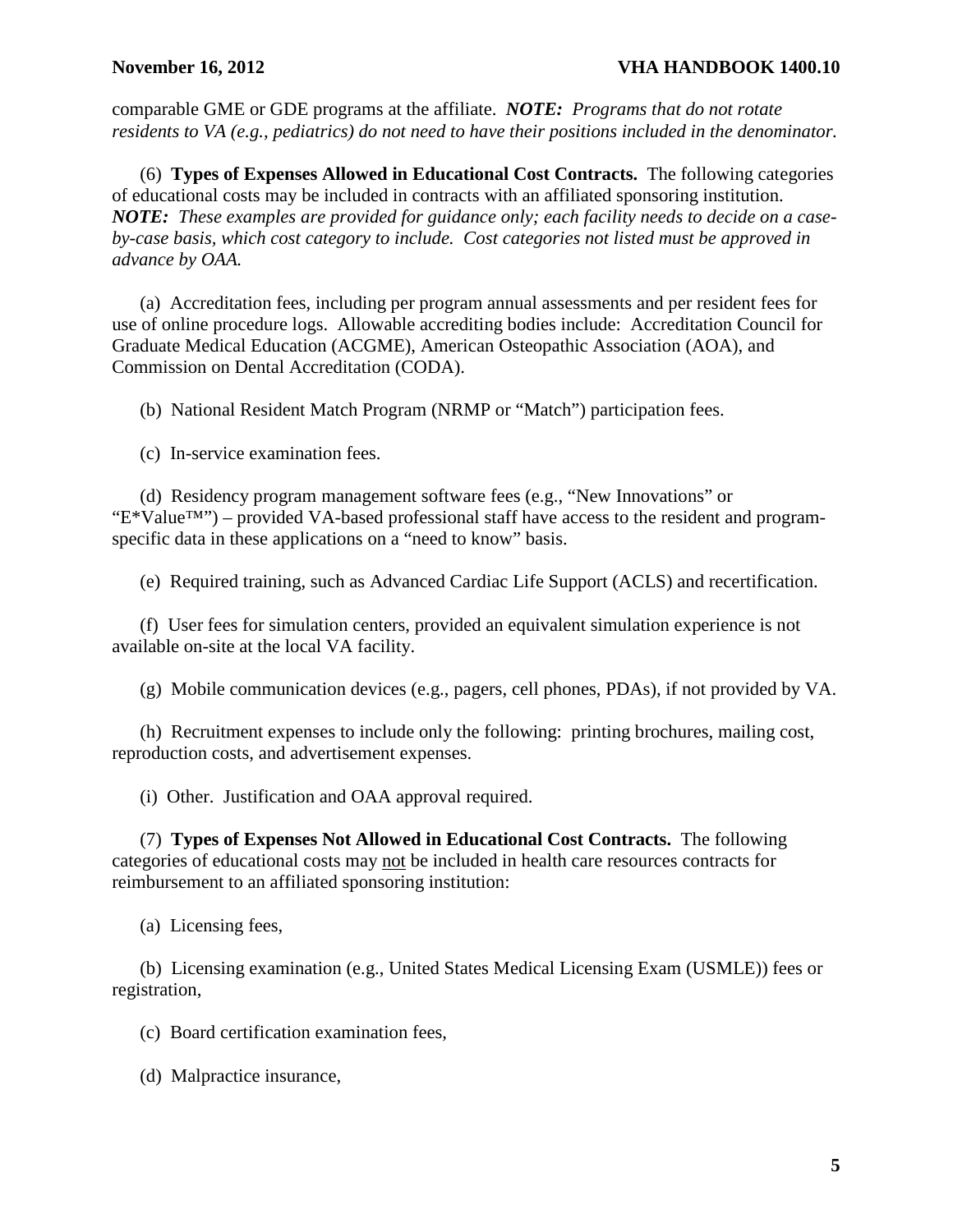<span id="page-9-0"></span>(e) Administrative expenses (e.g., for program directors or program coordinators, GME office staff, and office supplies),

(f) Recruitment or orientation expenses that involve meals, travel, or entertainment, and

(g) Faculty salaries or benefits.

 (8) The VHA Procurement and Logistics Office (10NA2), MSO coordinates the review and communicates the results to the VA facility submitting the proposed solicitation. Local contracting officials are responsible for incorporating any changes recommended by technical and/or legal review, or provide sufficient justification why such recommendations are not followed, before the solicitation is issued to the sponsoring institution. All actions processed under this policy require technical, including the appropriate clinical service, and legal review prior to issuing a solicitation and prior to award of a contract. OAA will assist (10NA2), MSO in the review of solicitations.

 (9) Instructions, sample solicitation information, sample schedule of prices and description of services, and a sample performance work statement, are provided for a health care resources contract for payment of selected, pro-rated educational costs incident to provision of graduate medical education in Appendices A, B, C, and D.

## **13. REFERENCES**

- a. Federal Acquisition Regulation, 48 Code of Federal Regulations (CFR) Chapter 1.
- b. Title 38 U.S.C. Sections 8151-8153.
- c. Title 38 U.S.C. Section 7406.
- d. Title 38 U.S.C. Section 7302.
- e. VA Directive and Handbook 5005, Staffing.
- f. VA Directive 5025, Legal.
- g. VA Handbook 5025, Part IV, Legal, Ethical Conduct.

h. VHA Handbook 1660.03, Conflict of Interest Aspects of Contracting for Scarce Medical Specialist Services, Enhanced Use Leases, Health Care Resource Sharing, Fee Basis and Intergovernmental Personnel Act Agreements (IPAS).

i. VHA Handbook 1400.05, Disbursement Agreements Procedures.

 j. VA Handbook 5007/29, Part II, Appendix E, Compensation of Noncareer Residents Serving Under 38 U.S.C. 7406.

k. VA Directive 1663, Health Care Resources Contracting - Buying, Title 38 U.S.C. 8153.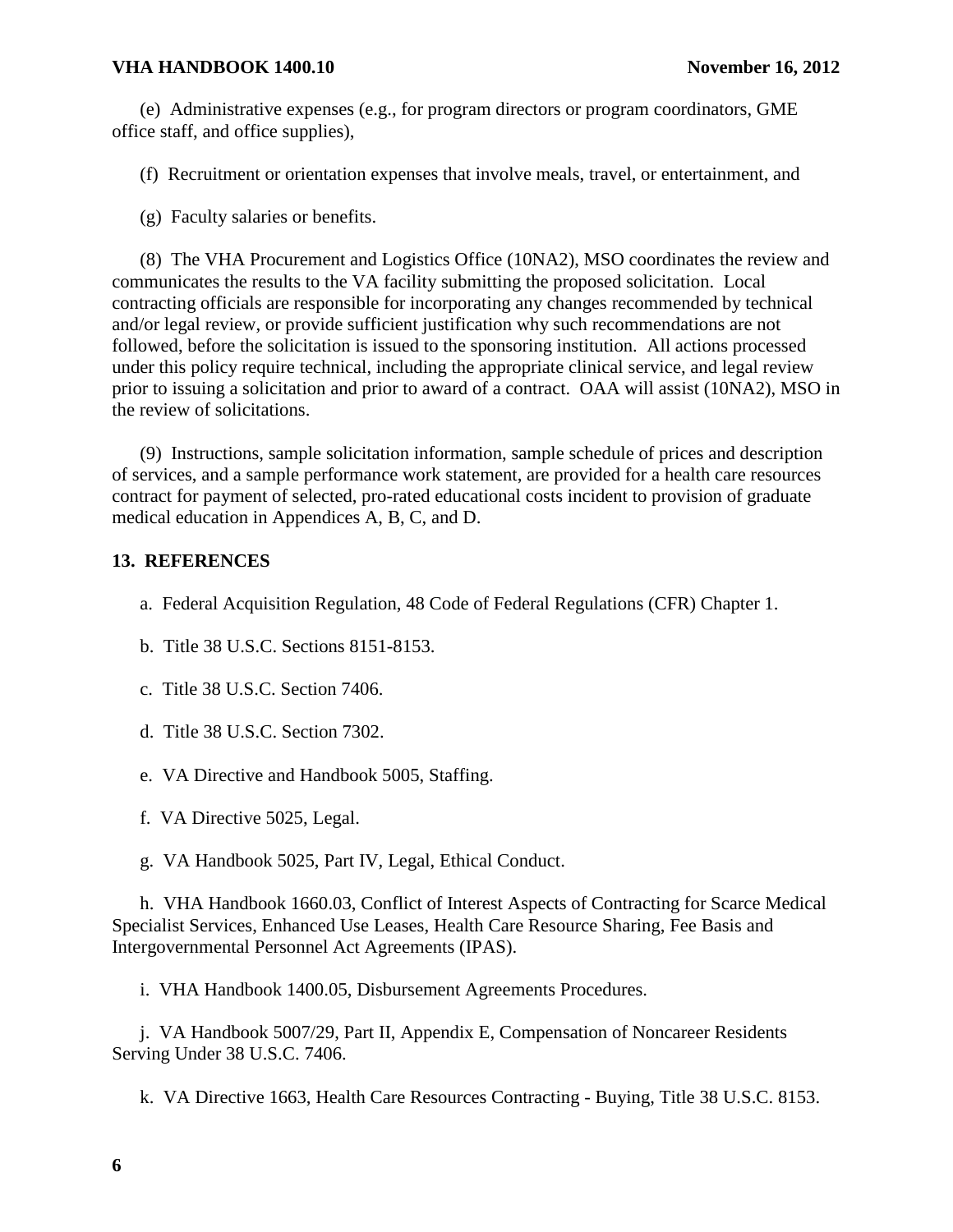## <span id="page-10-0"></span>**14. DEFINITIONS**

a. **Health Care Resources Sharing Authority.** The contracting authority for the mutual use, or exchange of use, of health care resources between Department health care facilities and any health care provider, or other entity or individual is 38 U.S.C. 8153. Under the sharing authority, VHA may enter into health care resources contracts for the acquisition of health care resources with any health care provider, or other entity, group of individuals, corporation, association, partnership, State or local governments, or individuals.

 b. **Health Care Resources Contracts.** VHA may enter into health care resources contracts for the acquisition of health care resources, which is broadly defined to include hospital and ambulatory care, mental health services, medical and surgical services, examinations, treatment, rehabilitative services and appliances, preventive health care, home care, hospice, blood products, health care support resources, and administrative resources.

c. **Non-competitive Health Care Resources Contract.** VHA may enter into a noncompetitive health care resources contract consisting of commercial services with an affiliated academic institution, a teaching hospital associated with an affiliated medical college, an individual physician or practice group associated with the medical college, or associated teaching hospital.

 d. **Residents.** Residents are individuals who are engaged in an accredited graduate training program for physicians or dentists and who participate in patient care under the direction of supervising practitioners. *NOTE: The term "resident" includes individuals in their first year of training often referred to as "interns" and individuals in approved subspecialty graduate medical education programs who may be referred to as "fellows."*

e. **Affiliation.** An affiliation means a relationship between VA and an educational institution or other health care facility for the purposes of education and enhanced patient care. An affiliation may also involve research. VA and the affiliate have a shared responsibility for the educational enterprise.

f. **Accreditation.** An accreditation means a status of public recognition that an accrediting agency grants to an educational institution or program that meets the agency's established standards and requirements. Accreditation represents a professional opinion about the quality of an educational program.

g. **Accrediting Agency.** An accrediting agency means an external educational association of regional or national scope, which develops and publishes criteria by which it conducts evaluations to assess whether or not those criteria are met. Institutions and/or programs that request an agency's evaluation and that meet an agency's established criteria are deemed "accredited" by that agency.

 h. **Accrediting Agencies for Physician Education.** The accrediting agencies for physician education are authorized accrediting agencies recognized by VA for undergraduate medical education that are the Liaison Committee on Medical Education for allopathic medical schools; and the AOAs on Osteopathic College Accreditation for predoctoral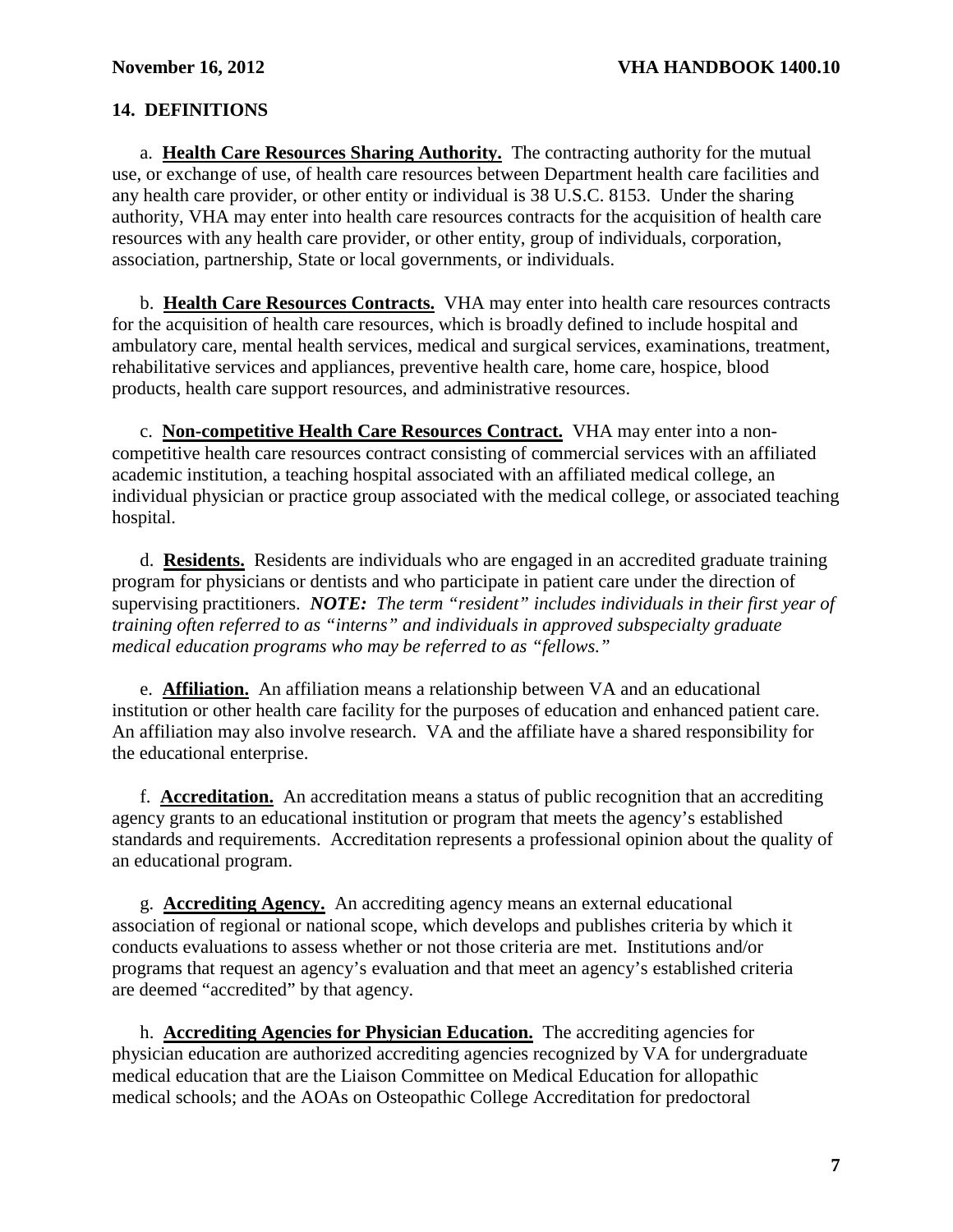<span id="page-11-0"></span>osteopathic medical education in the United States. Allopathic medical postgraduate training is accredited by the ACGME. The AOA, through its Program & Trainee Review Committee, approves osteopathic postdoctoral training programs, determines program eligibility requirements, and evaluates interns and residents, as well as the postdoctoral programs.

 i. **Accrediting Agency for Dentist Education.** The Council on Dental Education, CODA, American Dental Association is the accrediting agency for dentist education recognized by VA for dental students and residents.

j. **Designated Education Officer (DEO).** The VA DEO is the single designated VA employee who has oversight responsibility for all clinical trainees and their training programs at each VA facility that either sponsors or participates in accredited training programs. The organizational title for this education leader may be the Associate Chief of Staff for Education, Director of Education, Chief Education Service Line, or other similar title. *NOTE: The DEO describes a functional assignment and not an organizational title. Each facility involved with residency programs must appoint a DEO for coordination of local GME and other education activities as assigned.*

 k. **Sponsoring Institution.** A sponsoring institution is an organization or entity that assumes the legal responsibility for trainees enrolled in VA educational experiences. The sponsoring institution is the entity in whose name affiliated programs are accredited, and with whom VA must have an affiliation agreement to permit clinical training at VA.

l. **Disbursing Agent.** The disbursing agent is the entity that pays the residents' stipends and fringe benefits as an agent of VA. VA reimburses the disbursing agent for resident stipends and benefits under a disbursement agreement for educational activities performed by residents assigned to VA. *NOTE: In many instances, the "sponsoring institution" and the "disbursing agent" are the same entity. However, there are exceptions to this general rule.*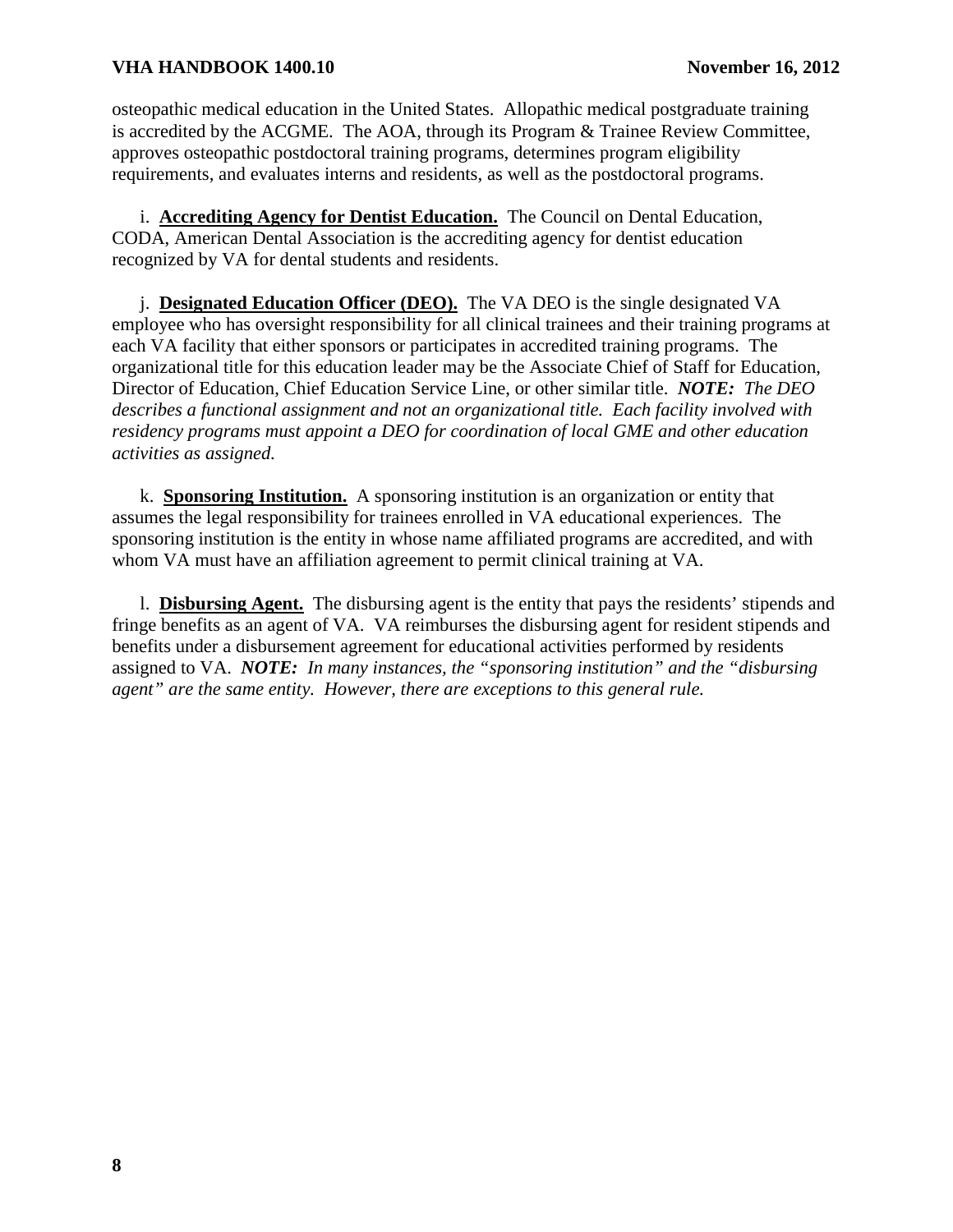## **SAMPLE SOLICITATION INFORMATION – AFFILIATE**

<span id="page-12-0"></span>1. This information is provided for the purpose of preparing a health care resources contract consisting of services, fixed price with economic price adjustment (EPA) sole source contract with an affiliated institution that participates in a residency training program with a Department of Veterans Affairs (VA) facility for the educational costs associated with maintaining a properly accredited residency training program. An agency-prescribed EPA clause is also attached for inclusion. The period of performance (POP) is normally 2 or 3 years sole sourced to the affiliate. Claimed costs must be supported by adequate documentation from the affiliate.

 2. The following are recommended clauses and provisions normally used for health care resources contracts. Notwithstanding prescriptions contained elsewhere in the Federal Acquisition Regulation (FAR), the Contracting Officer must be required only to use those provisions and clauses prescribed in Part 12 – all additional FAR or VA Acquisition Regulation (VAAR) clauses included may be used when their use is consistent with the limitations contained in 12.302:

## a. **Commercial Item Solicitation Format**

- (1) Standard Form (SF) 1449.
- (2) Addendum to SF 1449.
- (3) FAR 52.212-4.
- (4) Addendum to FAR 52.212-4.
- (5) FAR 52.212-5.
- (6) Contract documents, exhibits or attachments.
- (7) FAR 52.212-1.
- (8) Addendum to FAR 52.212-1.
- (9) FAR 52.212-2 (normally not used to sole source but may).
- (10) FAR 52.212-3.

## b. **Addendum to FAR 52.212-4:**

- (1) 52.204-9 Personal Identity Verification of Contractor Personnel.
- (2) 52.209-8 Updates of Information Regarding Responsibility Matters (Deviation attached).
- (3) 52.217-8 Option to Extend Services.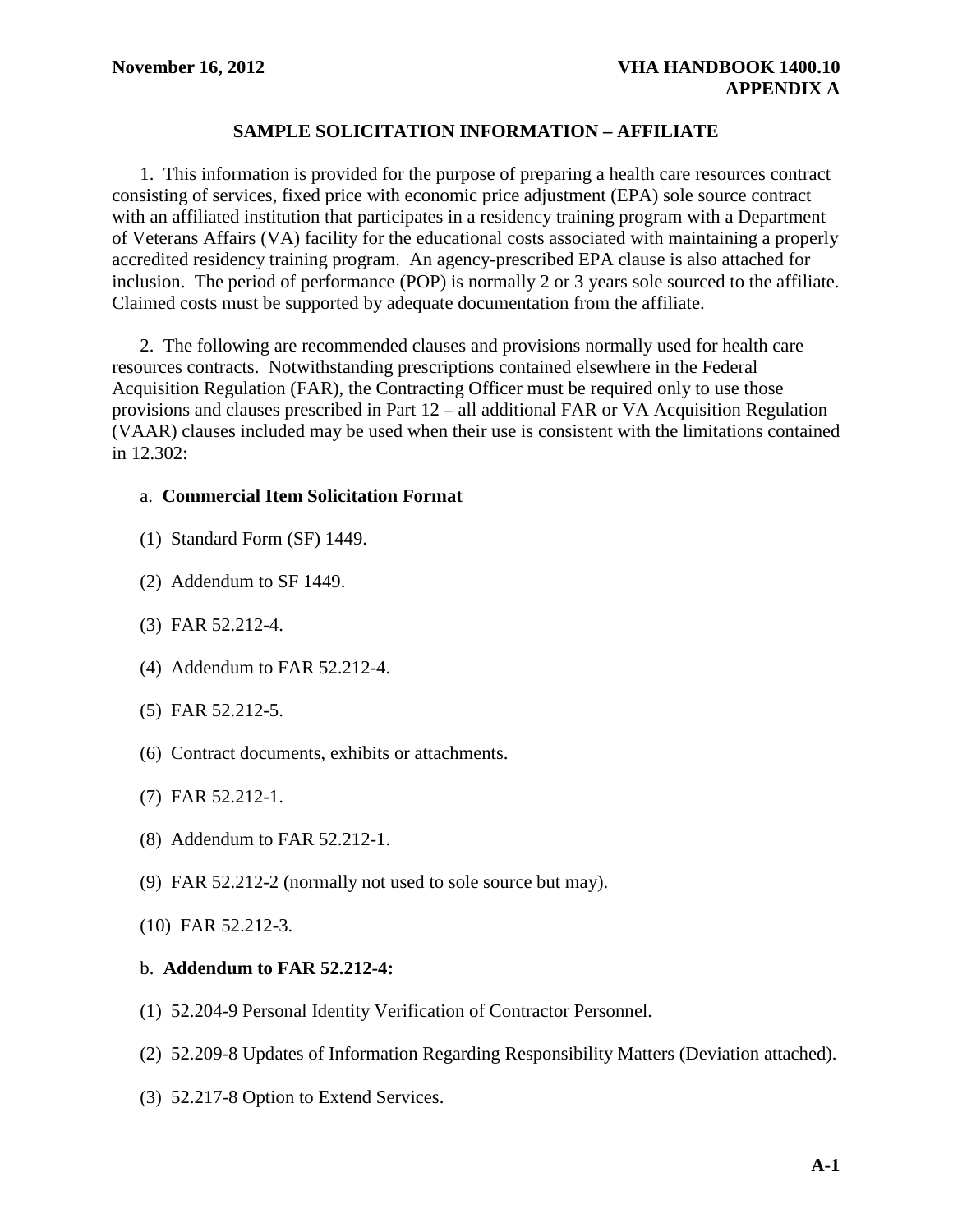## **VHA HANDBOOK 1400.10 November 16, 2012 APPENDIX A**

- (4) 52.217-9 Option to Extend the Term of Contract.
- (5) 52.224-1 Privacy Act Notification.
- (6) 52.224-2 Privacy Act.
- (7) 52.232.17 Interest.
- (8) 52.232-18 Availability of Funds.
- (9) 52.232-19 Availability of Funds for Next Fiscal Year.
- (10) 852.203-71 Display of VA Hotline Poster.
- (11) 852-237-70 Contractor Responsibilities.
- (12) 852-203-70 Commercial Advertising.
- (13) 852-271-70 Nondiscrimination in Services Provided Beneficiaries.

## c. **Addendum to FAR 52.212-1**

- (1) 52.209-7 Information Regarding Responsibility Matters.
- (2) 52.216-1 Type of Contract.
- (3) 52.233-2 Service of Protest.
- (4) 852.233-70 Protest Content.
- (5) 852.233-71 Alternative Protest Procedure.
- (6) 852.270-1 Representatives of Contracting Officers.
- (7) 852.209-70 Organizational Conflict of Interest.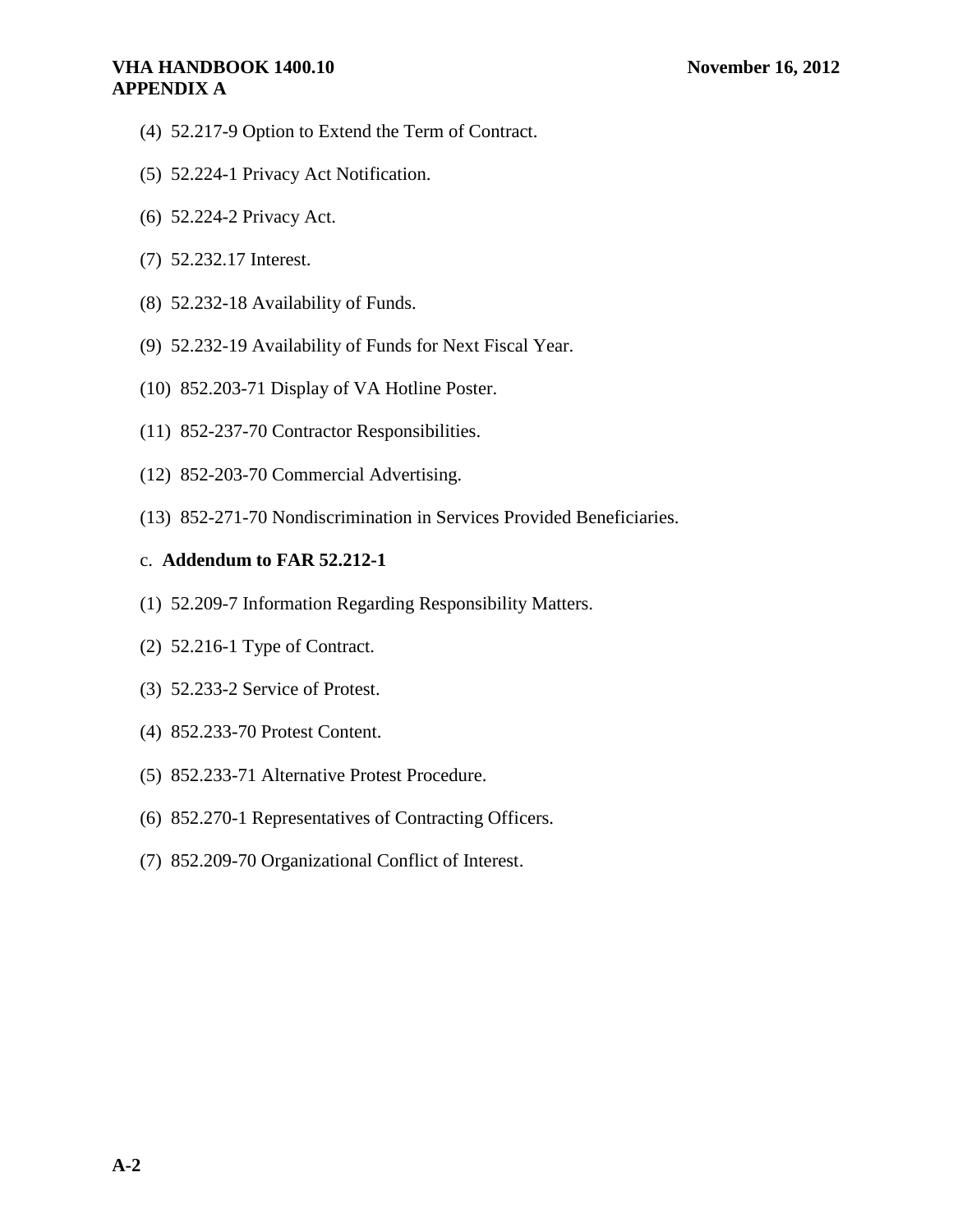# <span id="page-14-0"></span>**SECTION B – CONTINUATION OF STANDARD FORM (SF) 1449 BLOCKS**

## **SCHEDULE OF PRICES AND DESCRIPTION OF SERVICES**

Price proposal submission instructions must direct that the affiliated entity include all supporting documents that identify the actual costs associated to the individual contract line item number (CLIN). Examples of such documents include executed Affiliate agreements, number of residents in the program, and other information necessary to support the pro-rata costs proposed.

| <b>CLIN</b> | Description                                                                      | <b>QUANTITY</b>                                                              | <b>TOTAL</b>                                                |
|-------------|----------------------------------------------------------------------------------|------------------------------------------------------------------------------|-------------------------------------------------------------|
|             |                                                                                  |                                                                              | <b>ANNUAL</b>                                               |
| 0001        | <b>Educational</b> costs<br>and other costs<br>allowable (identify-<br>fill-in). | Identify the actual<br>number of resident<br>positions filled (fill-<br>1n). | <b>Estimated sum</b><br>total for annual<br>year (fill-in). |

#### **Base year – date of award through September 30, 2012**

| CLIN | Description       | <b>QUANTITY</b>     | <b>TOTAL</b>         |
|------|-------------------|---------------------|----------------------|
|      |                   |                     | <b>ANNUAL</b>        |
| 1001 | Educational costs | Identify the actual | <b>Estimated sum</b> |
|      | and other costs   | number of resident  | total for annual     |
|      | allowable.        | positions filled.   | vear.                |

#### **Option Year One – October 1, 2011 through September 30, 2013**

| CLIN | Description       | <b>QUANTITY</b>     | <b>TOTAL</b>         |  |
|------|-------------------|---------------------|----------------------|--|
|      |                   |                     | <b>ANNUAL</b>        |  |
| 2001 | Educational costs | Identify the actual | <b>Estimated sum</b> |  |
|      | and other costs   | number of resident  | total for annual     |  |
|      | allowable.        | positions filled.   | vear.                |  |

#### **Option Year Two – October 1, 2012 through September 30, 2014**

| <b>CLIN</b> | Description       | <b>QUANTITY</b>     | <b>TOTAL</b>         |
|-------------|-------------------|---------------------|----------------------|
|             |                   |                     | <b>ANNUAL</b>        |
| 3001        | Educational costs | Identify the actual | <b>Estimated sum</b> |
|             | and other costs   | number of resident  | total for annual     |
|             | allowable.        | positions filled.   | vear.                |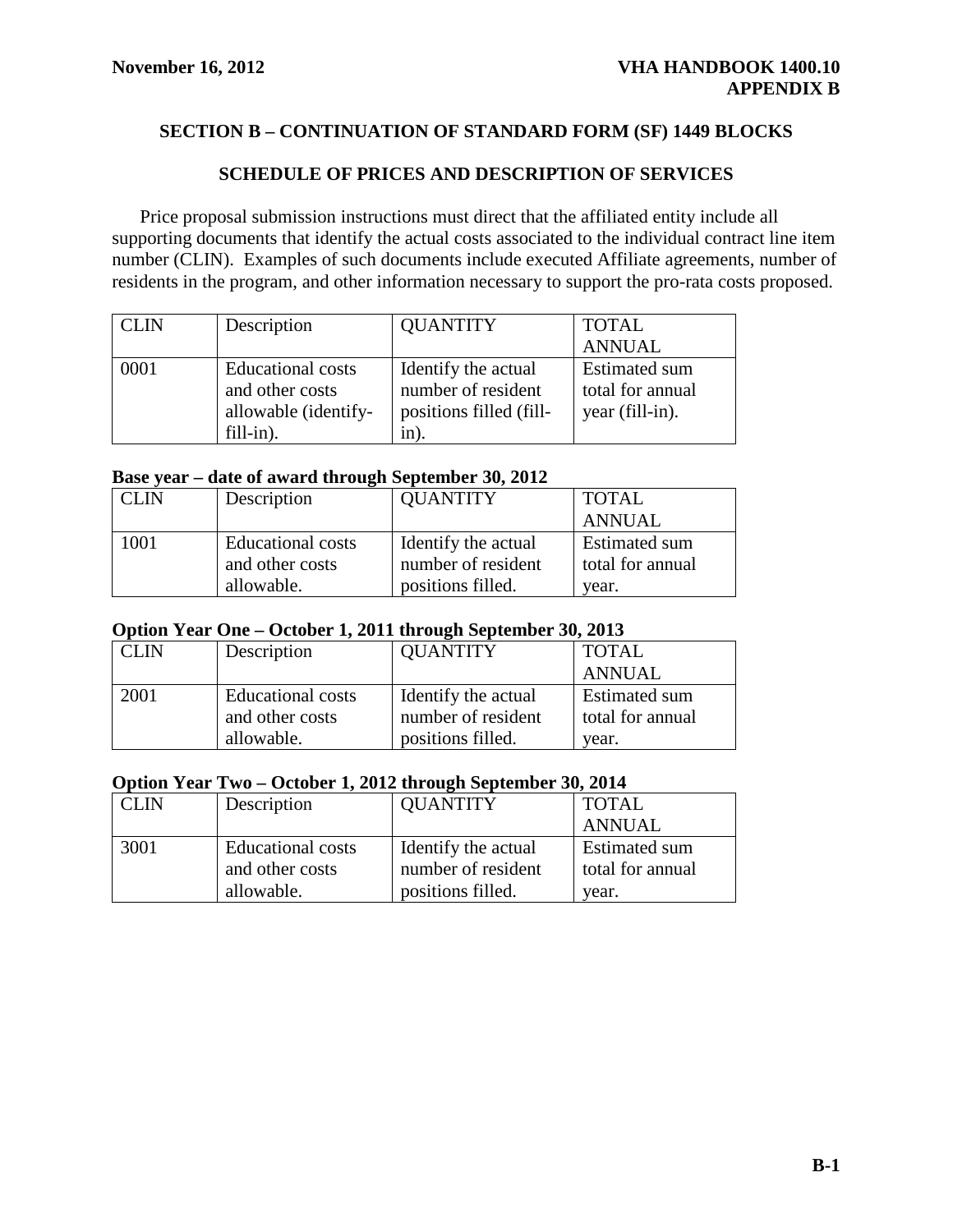## **SAMPLE PERFORMANCE WORK STATEMENT (PWS)**

<span id="page-15-0"></span>**1. PURPOSE.** This is a health care resources contract between [name of Department of Veterans Affairs (VA) Medical Center or VA Health Care System] (hereafter referred to as the "VAMC") and [name of affiliate or Sponsoring Institution] (hereafter referred to as the "Affiliate"), an institution affiliated with VAMC, requiring Affiliate to provide health care resources consisting of commercial services for maintenance of an accredited graduate medical or dental education program. Where residents from the affiliated institution are providing health care services to VA beneficiaries at the VAMC, the VAMC requires that the affiliate have and maintain an accredited graduate medical or dental education program. VA will be responsible for a pro-rata share of such educational costs and render payment to Affiliate for these services provided.

**2. BACKGROUND AND DEFINITIONS.** Affiliate administers and maintains accredited graduate medical education programs under which [physician or dentist] residents receive training and participate in providing health care services to VA beneficiaries at VAMC in accordance with the following executed agreements:

## a. **Definitions**

(1) **Affiliation Agreement.** Affiliation agreement is the agreement dated [insert date] between Affiliate and VAMC establishing an affiliation in accordance with title 38 United States Code (U.S.C.) 7302 relating to a graduate medical or dental education program sponsored by the Affiliate through which graduate medical or dental trainees provide health care to beneficiaries of VAMC. An affiliation agreement, duly approved and signed by the Chief Academic Affiliations Officer (10A2D), is a pre-requisite for entering into a health care resources contract in support of graduate medical or dental education. *NOTE: In most cases, the "affiliate" and the "sponsoring institution" are the same. If, however, the "sponsoring institution" (i.e., the institution listed by the accrediting body as responsible for the graduate medical or dental education programs) is a separate entity (e.g., a university hospital) from the primary affiliate (e.g., a medical school), then there must be an affiliation agreement with the sponsoring institution or it must be listed as a participant on the affiliation agreement with the primary affiliate. "Affiliate," in this agreement, is taken to refer to either the primary affiliate or the sponsoring institution. The entity named as the "affiliate" should be the institution that is responsible for all costs pertaining to graduate medical or dental education.* 

(2) **Disbursement Agreement.** Disbursement agreement is the agreement between Affiliate (and/or its Disbursing Agent) and VAMC relating to payment of stipends, fringe benefits [and other allowable costs] for medical and dental residents participating in Affiliate's graduate medical or dental training program and assigned to VAMC.

(3) **Program Letter Agreement (PLA).** PLA is the agreement between Affiliate and VAMC supplementing the Affiliation Agreement and establishing policies and procedures for, and providing other information about, the specific graduate medical or dental education program through which graduate medical or dental trainees provide care to beneficiaries of VAMC.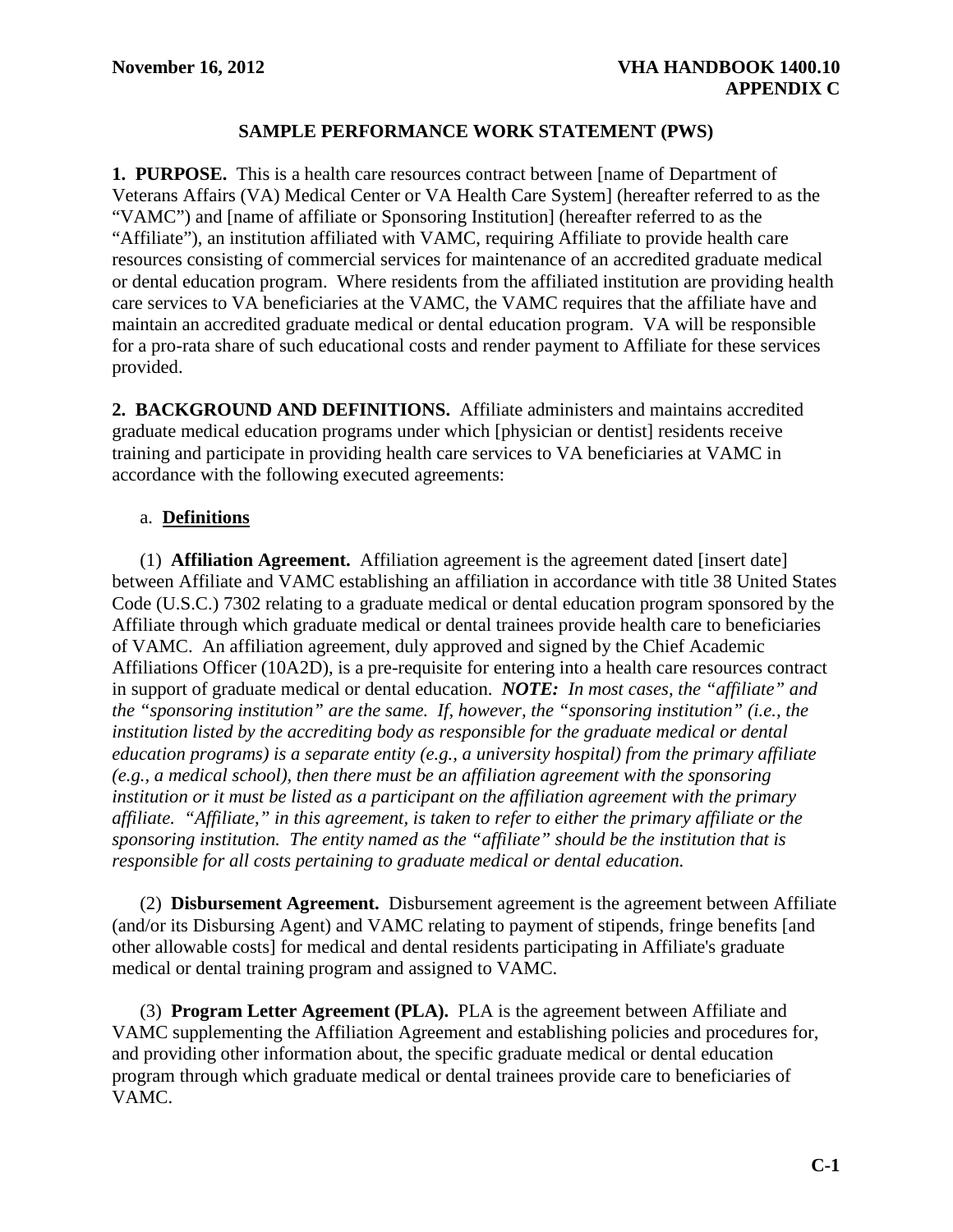(4) **Resident.** The term "resident" refers to an individual who is engaged in an accredited graduate training program for physicians or dentists and who participates in patient care under the direction of supervising practitioners. *NOTE: For the purpose of this solicitation, the term "resident" includes individuals in their first year of training sometimes referred to as "interns" and individuals in approved subspecialty graduate medical or dental education programs also referred to as "fellows."*

 b. The Affiliate provides certain services and incurs certain costs to administer its accredited training program for graduate medical or dental trainees, including those residents assigned to VAMC. It is mutually beneficial to the parties for the Affiliate to provide administrative and other services (e.g., maintenance of accreditation) for the graduate medical or dental training program in a consistent and continuous manner. Section 8153 of 38 U.S.C. provides authority for VAMC to pay a pro-rata share of the cost of the health care resources, as defined by 38 U.S.C. 8152, including health care support and other administrative resources provided by Affiliate as these costs are non-severably related to the maintenance and support of a properly accredited graduate medical or dental training program and the health care services provided by residents thereunder.

**3. SERVICES TO BE PROVIDED BY AFFILIATE.** In order for an affiliate to maintain and administer a properly accredited graduate medical or dental training program, an Affiliate incurs certain costs.

a. Affiliate must provide the following for graduate medical or dental trainees assigned to the VAMC (either by providing services directly or, as appropriate, paying the appropriate third party to provide for such items).

 b. All determinations must be calculated annually and based upon the proportionate share of residents that actually rotate to the VAMC. These costs may be estimated, not to exceed a price ceiling, at the beginning of the academic year.

 (1) For fixed costs, such as accreditation fees, by dividing the positions of scheduled VAMC-paid or reimbursed residents by the total resident positions in a program times the total cost of the item.

 (2) For variable costs, number of resident positions rotating to the VAMC times the per resident position cost of the specific item.

(3) Pro-rated program costs must be rolled up to the institutional level and standardized across programs, whenever possible. The basis for the pro rata determination of the aggregate costs for each item included must be provided to the VAMC contracting officer for review. This contract mechanism is not applicable to individual programs and may only be used for contracts with a sponsoring institution – only one contract per sponsoring institution allowable. Total annual estimated costs per item are used to calculate a per resident position annual rate.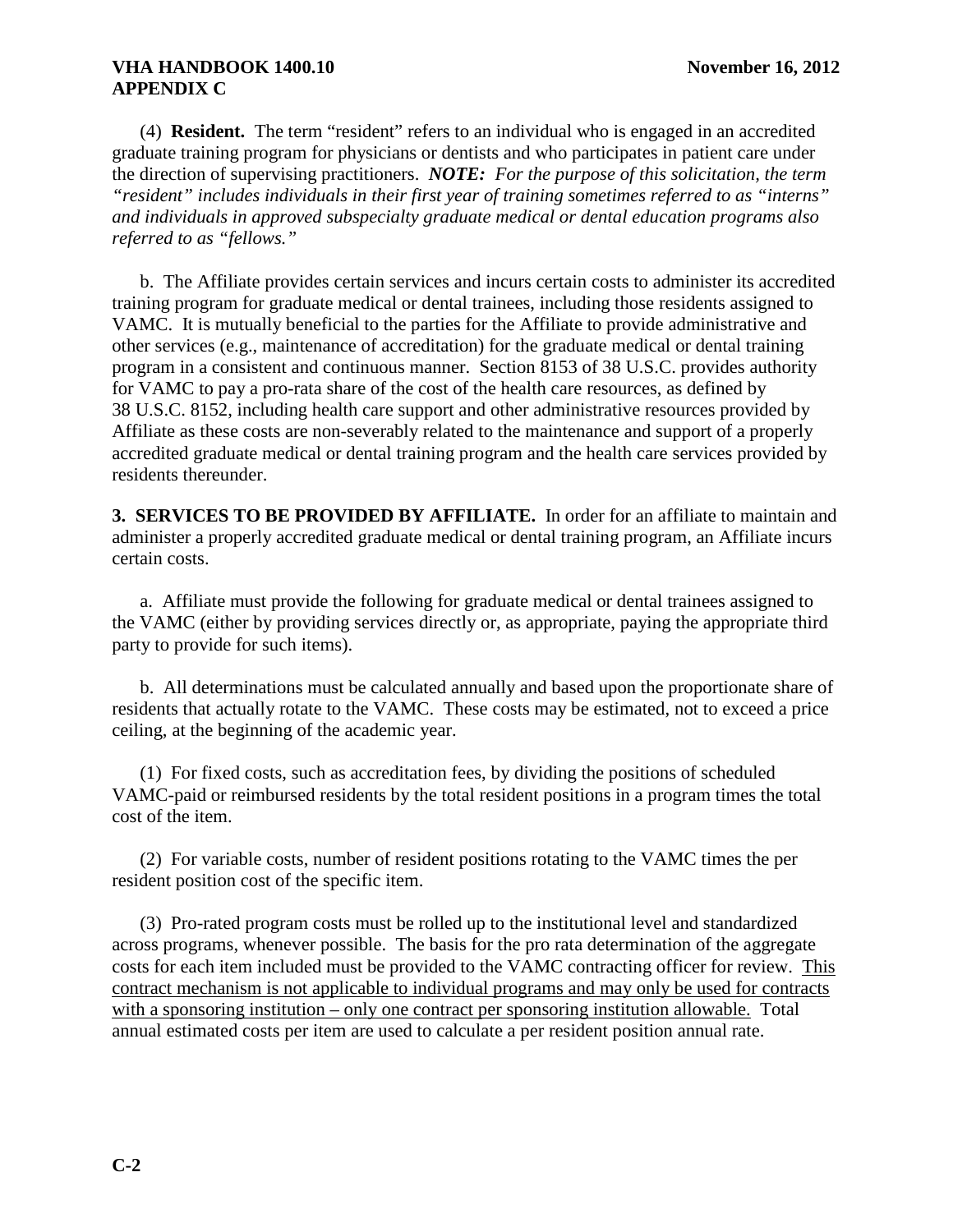c. Indicate below each proposed service to be supplied by the Affiliate:

( ) Accreditation fees, including per program annual assessments and per resident fees for use of online procedure logs imposed by one or more of the following accrediting body:

- \_\_\_ Accreditation Council for Graduate Medical Education (ACGME)
- \_\_\_ American Osteopathic Association (AOA)
- \_\_\_ Other (identify the name of approved accrediting body
- $\qquad \qquad$ ( ) National Resident Match Program participation fees
- ( ) In-service examination fees
- ( ) Residency program management software fees for:
	- \_\_\_ New Innovations
	- $\_\_$ E\*Value or
		- \_\_\_ Other (list other software \_\_\_\_\_\_\_\_\_\_\_\_\_\_\_\_\_\_\_\_\_\_\_\_\_\_\_\_\_\_\_\_)

*NOTE: Fees for these software programs may only be included in this contract if VAMC-based professional staff have access to the resident and program-specific data in these applications on a "need to know" basis.* 

- ( ) Advanced Cardiac Life Support (ACLS) training and recertification.
- ( ) Other required training courses, as follows:

(List all training courses supplied by affiliate and covered in this contract)

\_\_\_\_\_\_\_\_\_\_\_\_\_\_\_\_\_\_\_\_\_\_\_\_\_\_\_\_\_\_\_\_\_\_\_\_\_\_\_\_\_\_\_\_\_\_\_\_\_\_\_\_\_\_\_\_\_\_\_\_\_\_\_\_

\_\_\_\_\_\_\_\_\_\_\_\_\_\_\_\_\_\_\_\_\_\_\_\_\_\_\_\_\_\_\_\_\_\_\_\_\_\_\_\_\_\_\_\_\_\_\_\_\_\_\_\_\_\_\_\_\_\_\_\_\_\_\_\_

 \_\_\_\_\_\_\_\_\_\_\_\_\_\_\_\_\_\_\_\_\_\_\_\_\_\_\_\_\_\_\_\_\_\_\_\_\_\_\_\_\_\_\_\_\_\_\_\_\_\_\_\_\_\_\_\_\_\_\_\_\_\_\_\_ \_\_\_\_\_\_\_\_\_\_\_\_\_\_\_\_\_\_\_\_\_\_\_\_\_\_\_\_\_\_\_\_\_\_\_\_\_\_\_\_\_\_\_\_\_\_\_\_\_\_\_\_\_\_\_\_\_\_\_\_\_\_\_\_ \_\_\_\_\_\_\_\_\_\_\_\_\_\_\_\_\_\_\_\_\_\_\_\_\_\_\_\_\_\_\_\_\_\_\_\_\_\_\_\_\_\_\_\_\_\_\_\_\_\_\_\_\_\_\_\_\_\_\_\_\_\_\_\_ \_\_\_\_\_\_\_\_\_\_\_\_\_\_\_\_\_\_\_\_\_\_\_\_\_\_\_\_\_\_\_\_\_\_\_\_\_\_\_\_\_\_\_\_\_\_\_\_\_\_\_\_\_\_\_\_\_\_\_\_\_\_\_\_

\_\_\_\_\_\_\_\_\_\_\_\_\_\_\_\_\_\_\_\_\_\_\_\_\_\_\_\_\_\_\_\_\_\_\_\_\_\_\_\_\_\_\_\_\_\_\_\_\_\_\_\_\_\_\_\_\_\_\_\_\_\_\_\_

( ) Mobile communication devices such as pagers, cell phones, and PDAs. *These costs should not be included if VAMC provides these devices directly to graduate medical trainees.*

( ) User fees for simulation center located at Affiliate (or indicate other location and provide physical location),

( ) Other items listed below:

 \_\_\_\_\_\_\_\_\_\_\_\_\_\_\_\_\_\_\_\_\_\_\_\_\_\_\_\_\_\_\_\_\_\_\_\_\_\_\_\_\_\_\_\_\_\_\_\_\_\_\_\_\_\_\_\_\_\_\_\_\_\_\_\_ *NOTE: All "other" items must be specifically listed to be covered by this contract. Only items approved by the VA Office of Academic Affiliations and the Office of Business Oversight may be included in this contract. In no event may any cost covered by the Disbursement Agreement or any other agreement or contract between VAMC and Affiliate (such as a medical sharing clinical service contract) be included in this contract.*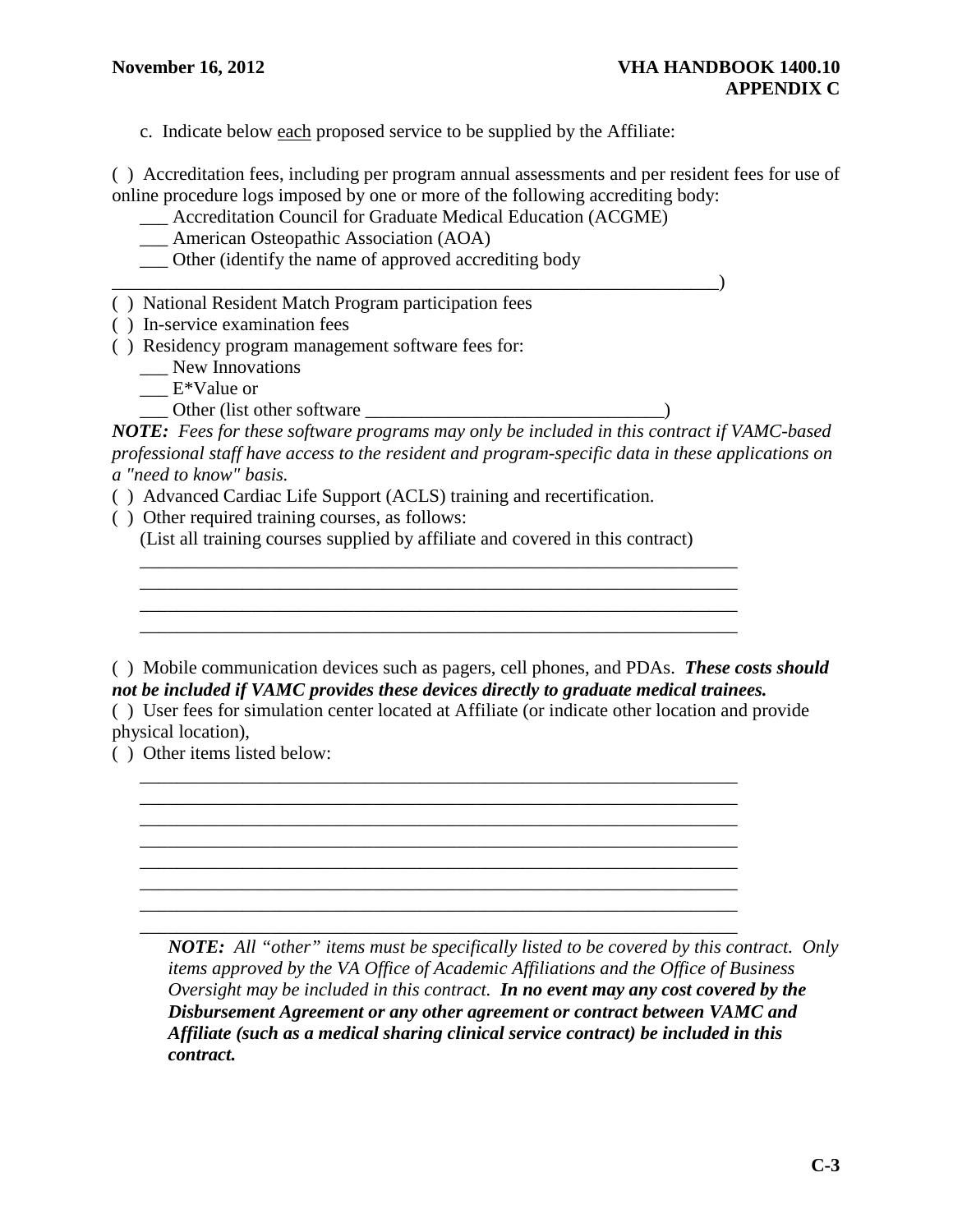*VA cannot reimburse licensing fees, licensing examination (e.g., USMLE) fees, Board examination fees, or program administration expenses, (see subpar. 12a(7) of this Handbook for other items not covered by VA).*

## **4. TERM OF CONTRACT**

The resultant contract is a fixed price contract with economic price adjustment (EPA). This contract is effective 1 year from date of award plus two (2) 1 year options that may be exercised by the VAMC. [Use as an insert – for base+X options.]

**5. PAYMENT BY VAMC.** In consideration of the services provided by Affiliate as listed in paragraph 3 of this Appendix, VAMC agrees to make payments to the Affiliate as follows:

a. A fiscal obligation must be established by VAMC to be provided to the Affiliate and approved by VAMC.

 b. Payments must be made in arrears upon receipt of a properly prepared invoice and reconciliation against VAMC records. Each invoice must include a computation of the total resident positions (including fractions thereof) filled by graduate medical or dental trainees during the year being billed (which shall be calculated in a manner consistent with the method established in the executed Disbursement Agreement – see VHA handbook 1400.05). Records from the Disbursement Agreement management would be used to determine the total positions over the course of the year.

c. The amount of each annual payment shall be calculated by multiplying the total number of graduate medical or dental trainee filled positions by the annual rate stated in the pricing schedule.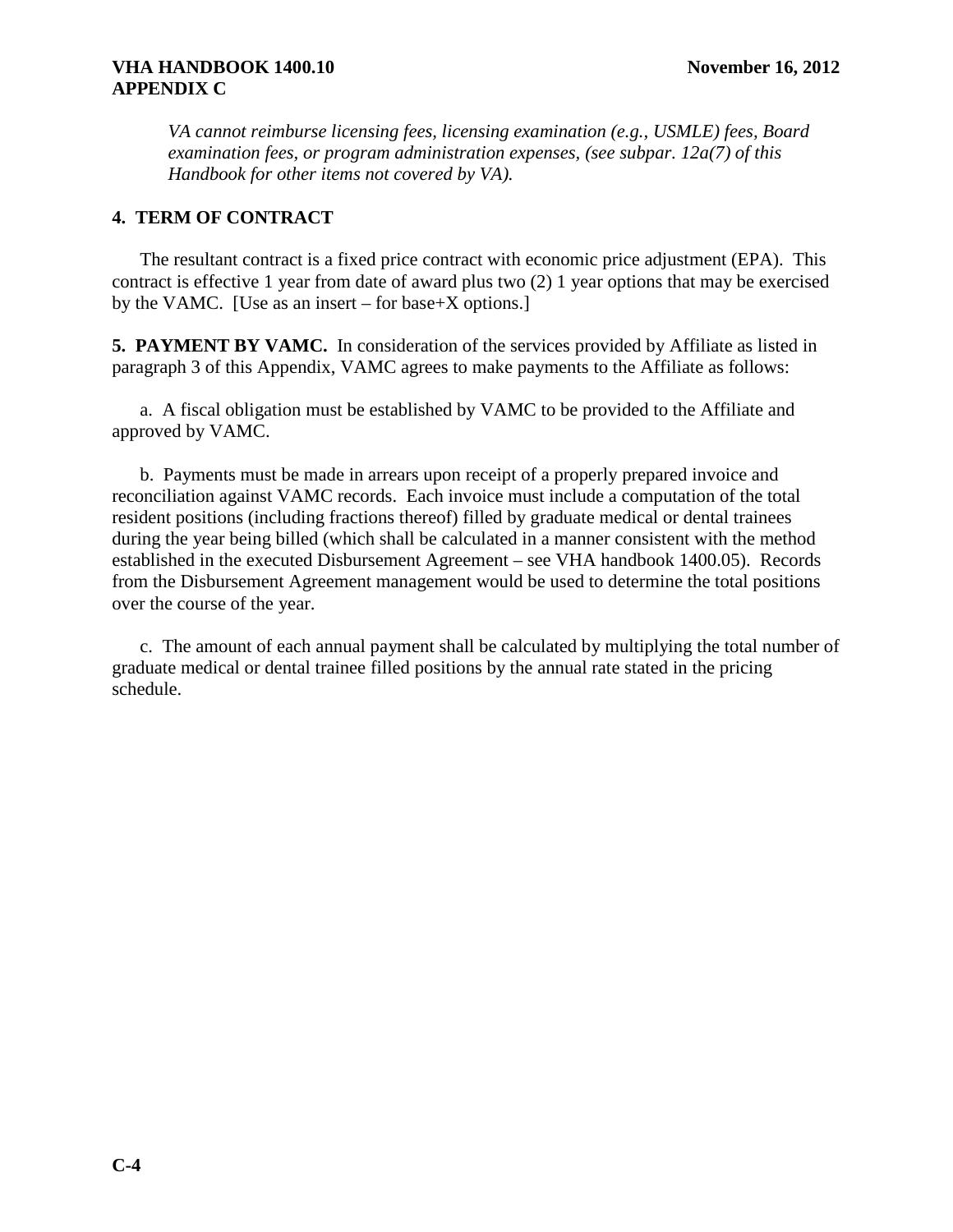## <span id="page-19-0"></span>**ECONOMIC PRICE ADJUSTMENT (EPA) CLAUSE FOR GRADUATE MEDICAL OR DENTAL EDUCATIONAL COSTS**

*Instructions: The following text is the recommended agency prescribed language when including an economic price adjustment. This language is normally attached when constructing a commercial solicitation and labeled as Section D.* 

1. The graduate medical or dental educational costs associated with an accredited resident training program for the base year and any option years, should they be renewed, may be subject to an economic price adjustment. Corresponding adjustments could result in either a decrease or increase in payment to the Contractor depending on the supporting documentation for any given time period.

2. The burden of requesting an economic price adjustment from the VA Contracting Officer lies with the Contractor. The Contractor's notification to the VA Contracting Officer must include a list detailing the new proposed educational costs and supporting documentation that substantiates that these costs are current. Within seven (7) calendar days of being properly notified of the change(s) in these costs by the Contractor, the VA Contracting Officer will attempt to verify the change(s) based on existing affiliation agreement and/or supporting documents provided. If the change(s) cannot be verified, the VA Contracting Officer will notify the Contractor of this determination, and will work with the Contractor to identify the issue(s) preventing verification. If the change(s) can be verified, the VA Contracting Officer will implement the corresponding adjustments within fourteen (14) calendar days of verification. In the latter case, the VA Contracting Officer will implement the change(s) on the effective date unless the effective date falls within the fourteen (14) calendar days the VA Contracting Officer is afforded to implement the change(s) after verification.

3. The VA Contracting Officer reserves the right to retain any of the remaining fourteen (14) calendar days between verification and implementation regardless of the effective date of the change(s). The Contractor is not entitled to retroactive payment rate adjustments prior to implementation of the change(s). "Piecemeal" changes to education costs, XXX-fill-in will not be permitted under any circumstance. The Contractor shall accept all changes for the period in which they are effective.

4. VA reserves the right to adjust the Educational Costs under this contract at anytime should the program cancel regardless of whether the Contractor notified the VA Contracting Officer of the change(s). The Contractor will be given a notice of such actions at least seven (7) calendar days prior to the effective date of the change(s). Should there be any disagreement with the VA Contracting Officer's proposed change, the Contractor must submit a response outlining those areas in which the Contractor disagrees. This response must be provided to the Contracting Officer within seven (7) calendar days of notification of the anticipated change. The VA Contracting Officer reserves the right to make the final determination with regard to any change. Should the VA Contracting Officer implement any change(s) under this contract, the Contractor shall accept all corresponding adjustments for the time period in which they are effective.